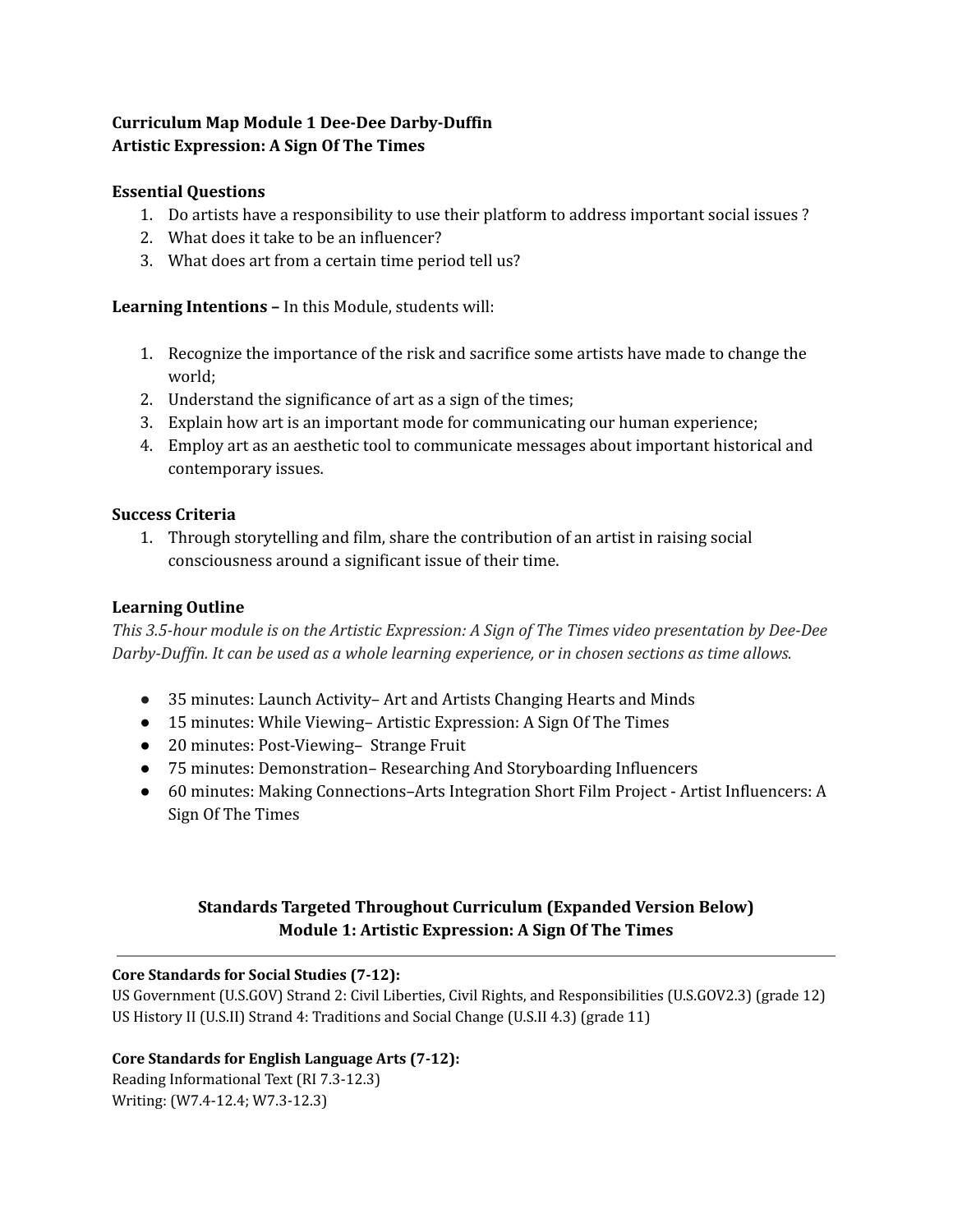Speaking and Listening: (SL7.1-12.1; SL7.5-12.5)

### **National Arts Standards (Visual & Media Arts 7-12):**

Creating: Anchor Strands (1-3) Performing, Presenting, Producing: Anchor Strands (4-6) Responding: Anchor Strands (7-9) Connecting: Anchor Strands (10-11)

#### **National Film Study Standards (NFSS)**

Standard 5.0 Cross-Curricular Connection

### **AASL National School Library Standards:**

**Shared Foundations Anchors:** Inquire Include Collaborate

## **Standards: Expanded**

### **Core Standards for Social Studies (7-12):**

US History II (U.S.II) Traditions and Social Change (grade 11)

U.S.II 4.3: Students will identify the civil rights objectives held by various groups, assess the strategies used, and evaluate the success of the various civil rights movements in reaching their objectives, paying specific attention to American Indian, women, and other racial and ethnic minorities.

### **Core Standards for English Language Arts (7-12):**

### Reading: Informational Text (RI):

RI 7.3-12.3: Analyze the interactions between individuals, events, and ideas in a text (e.g., how ideas influence individuals or events, or how individuals influence ideas or events).

### Writing (W):

W7.4-12.4: Produce clear and coherent writing in which the development, organization, and style are appropriate to task, purpose, and audience.

W7.3-12.3: Write narratives to develop real or imagined experiences or events using effective technique, relevant descriptive details, and well-structured event sequences

### Speaking and Listening (SL):

SL7.1-12.1: Initiate and participate effectively in a range of collaborative discussions (one-to-one, in groups, and teacher-led) with diverse partners, building on others' ideas and expressing their own clearly and persuasively.

SL7.5-12.5: Integrate multimedia and visual displays into presentations to clarify information, strengthen claims and evidence, and add interest.

### **National Arts Standards (Visual & Media Arts 7-12):**

Creating: (Anchor Strands 1-3)

Anchor Strand 1: Generate and conceptualize artistic ideas and work. Anchor Strand 2: Organize and develop artistic ideas and work.

Anchor Strand 3: Refine and complete artistic work.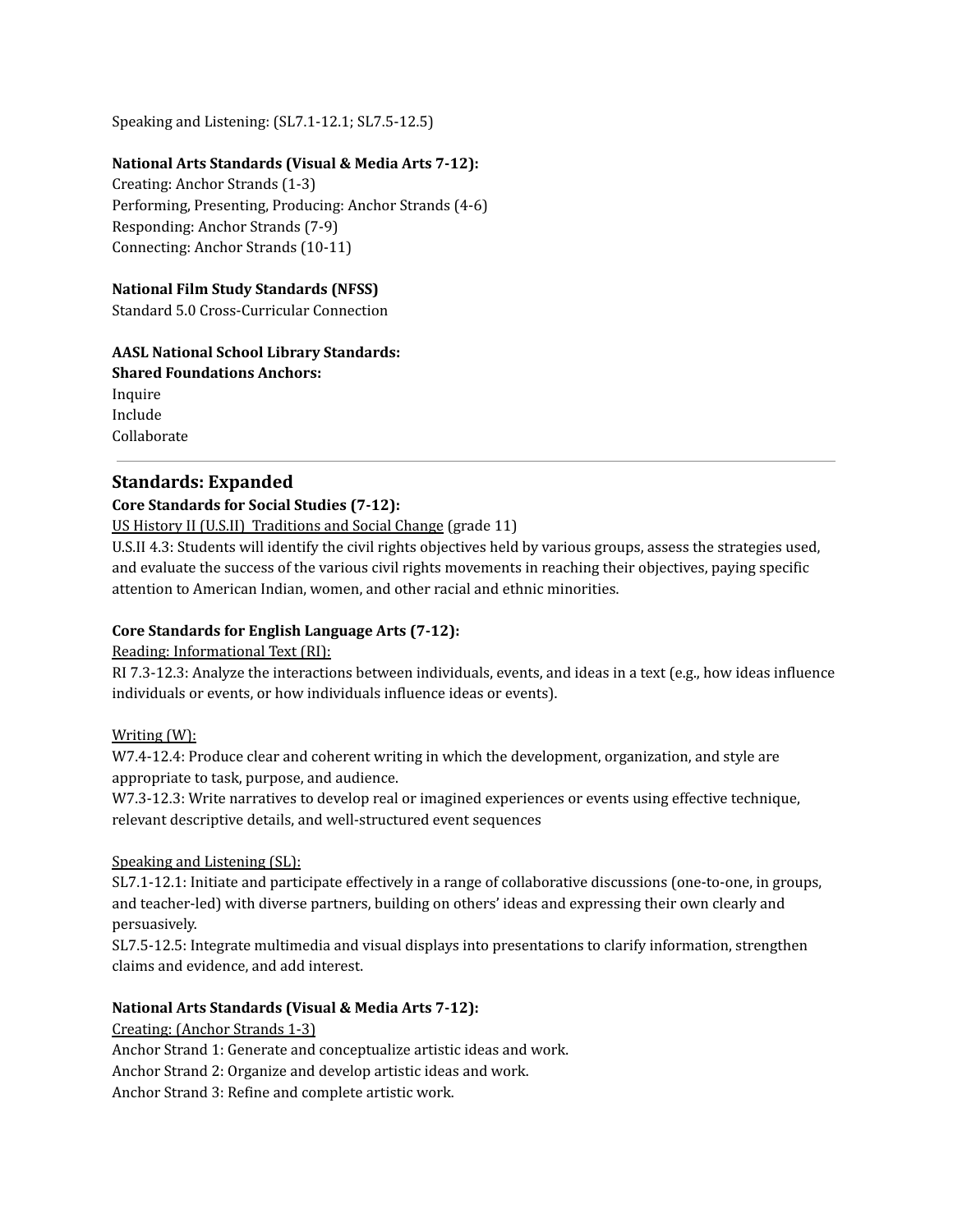#### Performing, Presenting, Producing: Anchor Strands (4-6)

Anchor Strand 4: Select, analyze and interpret artistic work for presentation. Anchor Strand 5: Develop and refine artistic techniques and work for presentation. Anchor Strand 6: Convey meaning through the presentation of artistic work.

### Responding: Anchor Strands (7-9)

Anchor Strand 7: Perceive and analyze artistic work. Anchor Strand 8: Interpret intent and meaning in artistic work. Anchor Strand 9: Apply criteria to evaluate artistic work.

#### Connecting: Anchor Strands (10-11)

Anchor Strand 10: Synthesize and relate knowledge and personal experiences to make art. Anchor Strand 11: Relate artistic ideas and works with societal, cultural and historical context to deepen understanding.

#### **National Film Study Standards (NFSS)**

Standard 5.0 Cross-Curricular Connections: Students first tap their knowledge of other disciplines to study a film. They then apply what they have learned about film to other disciplines, making connections between film and literature/language arts, film and history/social studies, film and other arts, and film and sciences.

#### **AASL National School Library Standards Shared Foundations Anchors:**

## INQUIRE

Display curiosity and initiative by: Formulating questions about a personal interest or a curricular topic; Recalling prior and background knowledge as context for new meaning. Engage with new knowledge by following a process that includes: Using evidence to investigate questions; Devising and implementing a plan to fill knowledge gaps; Generating products that illustrate learning.

Adapt, communicate, and exchange learning products with others in a cycle that includes: Interacting with content presented by others; Providing constructive feedback; Acting on feedback to improve; Sharing products with an authentic audience.

Participate in an ongoing inquiry-based process by: Continually seeking knowledge; Engaging in sustained inquiry; Enacting new understanding through real-world connections; Using reflection to guide informed decisions.

#### INCLUDE

Contribute a balanced perspective when participating in a learning community by: Articulating an awareness of the contributions of a range of learners; Adopting a discerning stance toward points of view and opinions; expressed in information resources and learning products; Describing their understanding of cultural relevancy and placement within the global learning community.

Adjust their awareness of the global learning community by: Interacting with learners who reflect a range of perspectives; Evaluating a variety of perspectives during learning activities; Representing diverse perspectives during learning activities.